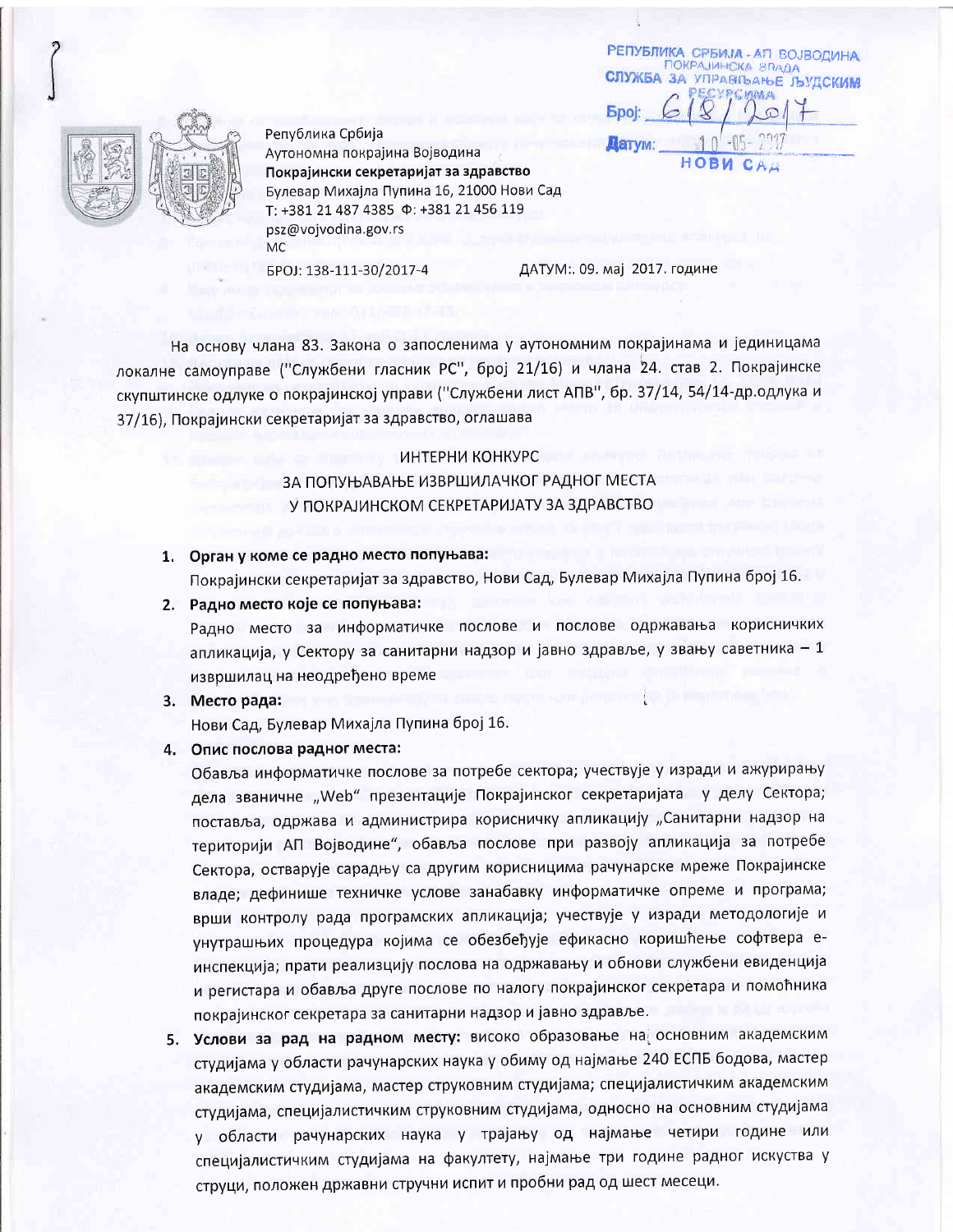6. Стручна оспособљеност, знање и вештине који се оцењују у изборном поступку и начин њихове провере: познавање области рачунарских наука - писмено путем теста из информатике;

-вештина комуникације-усмено,

- 7. Рок за подношење пријава на интерни конкурс:
- 8. Рок за подношење пријаве је 8 дана од дана оглашавања интерног конкурса на огласној табли послодавца.
- 9. Име лица задуженог за давање обавештења о интерном конкурсу: Млађен Симић, тел. 021/487-47-48.
- 10. Датум оглашавања: 12. мај 2017. године.
- 11. Адреса на коју се подносе пријаве на интерни конкурс:

Покрајински секретаријат за здравство, Булевар Михајла Пупина број 16, 21000 Нови Сад, са назнаком "за интерни конкурс: радно место за информатичке послове и послове одржавања корисничких апликација".

12. Докази који се прилажу уз пријаву на интерни конкурс: Потписана пријава са биографијом и наводима о дасадашњем радном искуству; оригинал или оверена фотокопија дипломе којом се потврђује стручна спрема; оригинал или оверена фотокопија доказа о положеном стручном испиту за рад у државним органима (лица са положеним правосудним испитом уместо уверења о положеном стручном испиту за рад у државним органима достављају оригинал или оверену фотокопију уверења о положеном правосудном испиту); оригинал или оверена фотокопија доказа о најмање три године радног искуства у струци (потврда, решење или други акти којима се доказује на којим пословима, у ком периоду и са којом стручном спремом је стечено радно искуство); оригинал или оверена фотокопија решења о распоређивању или премештају на радно место или решење да је нераспоређен.

### ΗΑΠΟΜΕΗΑ:

Одредбом члана 9. став 3. и 4. и члана 103. Закона о општем управном поступку ("Службени гласник РС", број 18/16), прописано је, између осталог да су органи у обавези да по службеној дужности, када је то неопходно за одлучивање, у складу са законским роковима, бесплатно размењују, врше увид, обрађују и прибављају личне податке о чињеницама садржаним у службеним евиденцијама, осим ако странка изричито изјави да ће податке прибавити сама.

Уколико се учесник конкурса определи да наведене доказе орган прибави по службеној дужности и изврши увид у персонални досије учесника конкурса, који се води у оквиру кадровске евиденције кдо послодавца, дужан је да се писмено изјасни о давању сагласности да се изврши увид у његов персонални досије и да се његови лични подаци користе у сврху прикупљања наведених доказа. Изјашњење се даје у форми изјаве која се доставља уз пријаву на интерни конкурс (Образац изјаве I).

Уколико се учесник конкурса определи да сам прибави наведене доказе, дужан је да се писмено о томе изјасни и да уз пријаву на интерни конкурс достави изјаву ( Образац II )